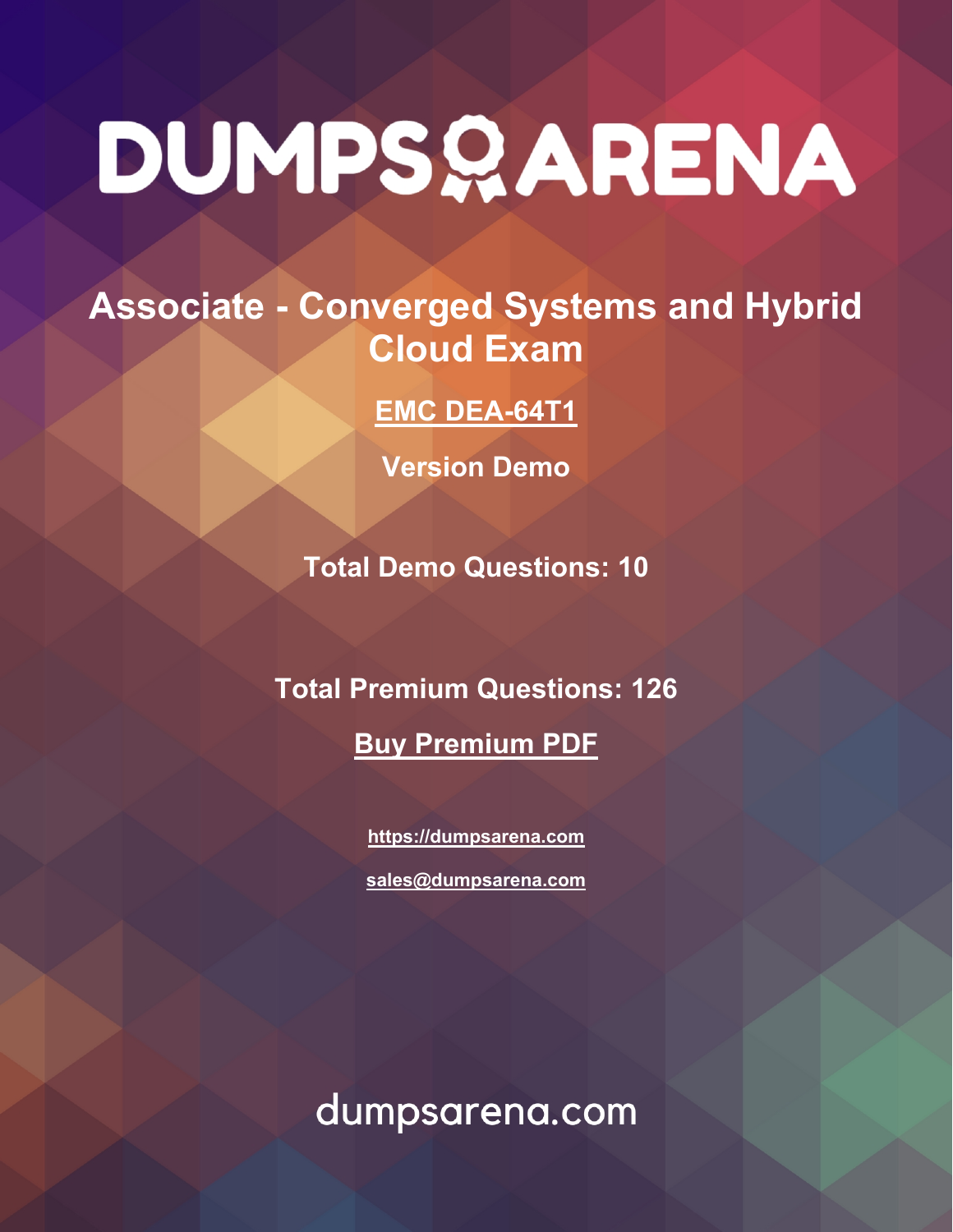

#### **QUESTION NO: 1**

Which type of transformation is outside the scope of Dell EMC's Digital Transformation strategy?

**A.** IT

- **B.** Workforce
- **C.** Virtual
- **D.** Security

#### **ANSWER: C**

#### **Explanation:**

Reference: https://www.dellemc.com/content/dam/uwaem/production-designassets/en/microsites/dellemcworld/virtual/assets/intel/intel-intel\_offers.pdf

#### **QUESTION NO: 2**

An organization has a need to provide additional infrastructure resources at various times throughout the year. But they do not want to use these additional resources unless they are needed. The organization is considering a cloud deployment.

What cloud characteristic directly addresses this need?

**A.** Rapid Elasticity

**B.** IaaS

- **C.** On-demand Self-service
- **D.** Hybrid cloud

#### **ANSWER: A**

#### **Explanation:**

Reference: https://www.techopedia.com/definition/29526/rapid-elasticity

#### **QUESTION NO: 3**

What is a goal of IT Transformation?

**A.** IT becomes more of a consultant to the business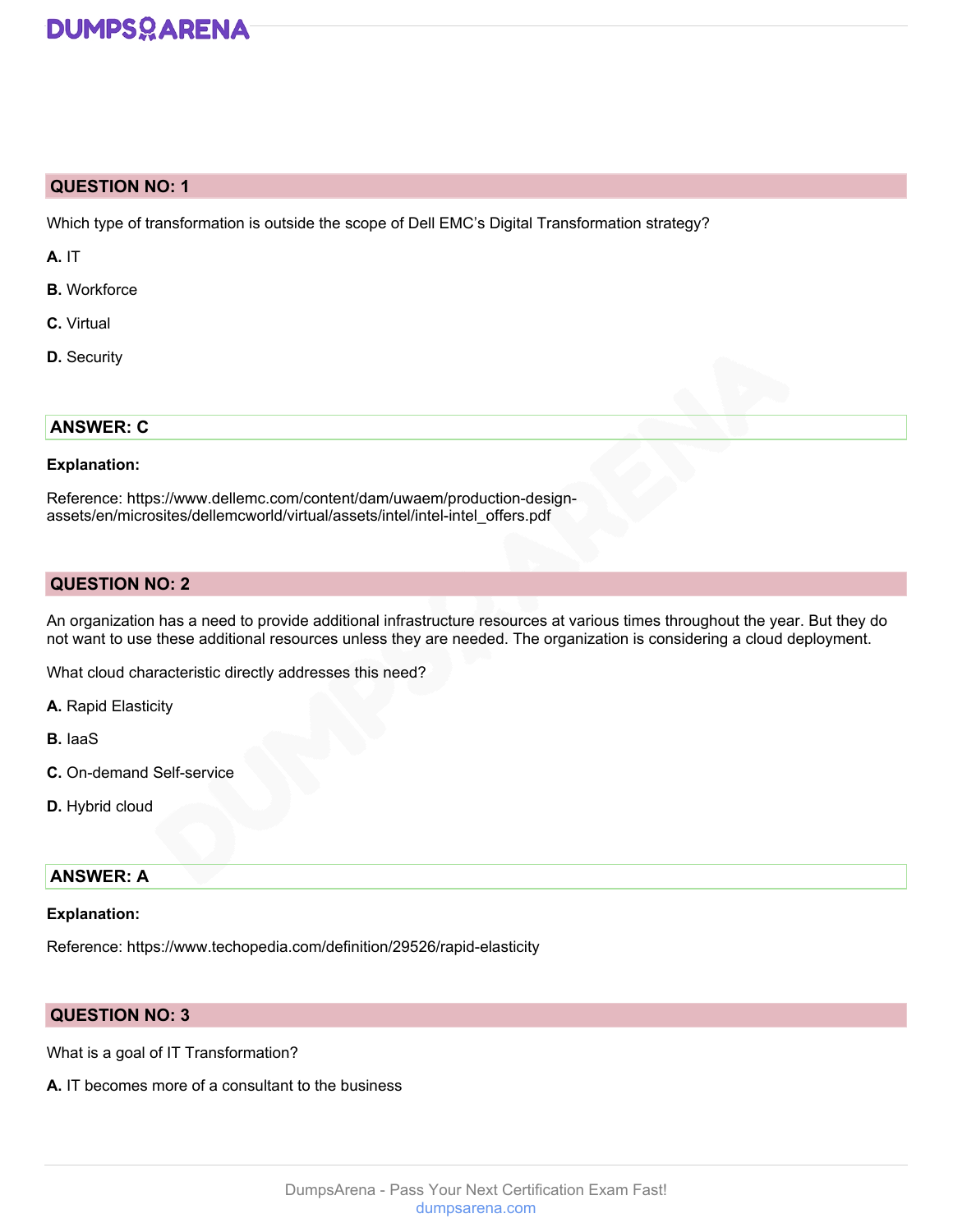## **DUMPSOARENA**

- **B.** IT minimizes security risks involved with mobile data
- **C.** IT implements a Software as a Service solution
- **D.** IT manages Big Data analytics projects to drive growth

#### **ANSWER: D**

#### **QUESTION NO: 4**

What is a characteristic of the XC Series?

- **A.** Available with various hypervisors
- **B.** Contains storage controllers and drives called X-Bricks
- **C.** Can be configured with up to 10 centralized storage systems
- **D.** Includes Cisco blade servers

#### **ANSWER: A**

#### **Explanation:**

Reference: https://www.dell.com/en-us/work/shop/povw/dell-xc-series

#### **QUESTION NO: 5**

What physical resource is divided up by compute resource virtualization to create virtual resources?

- **A.** SAAS controller
- **B.** RAM
- **C.** ROM
- **D.** PCI bus

#### **ANSWER: B**

#### **QUESTION NO: 6**

Which product provides storage for a VxBlock?

**A.** Dell EMC VMAX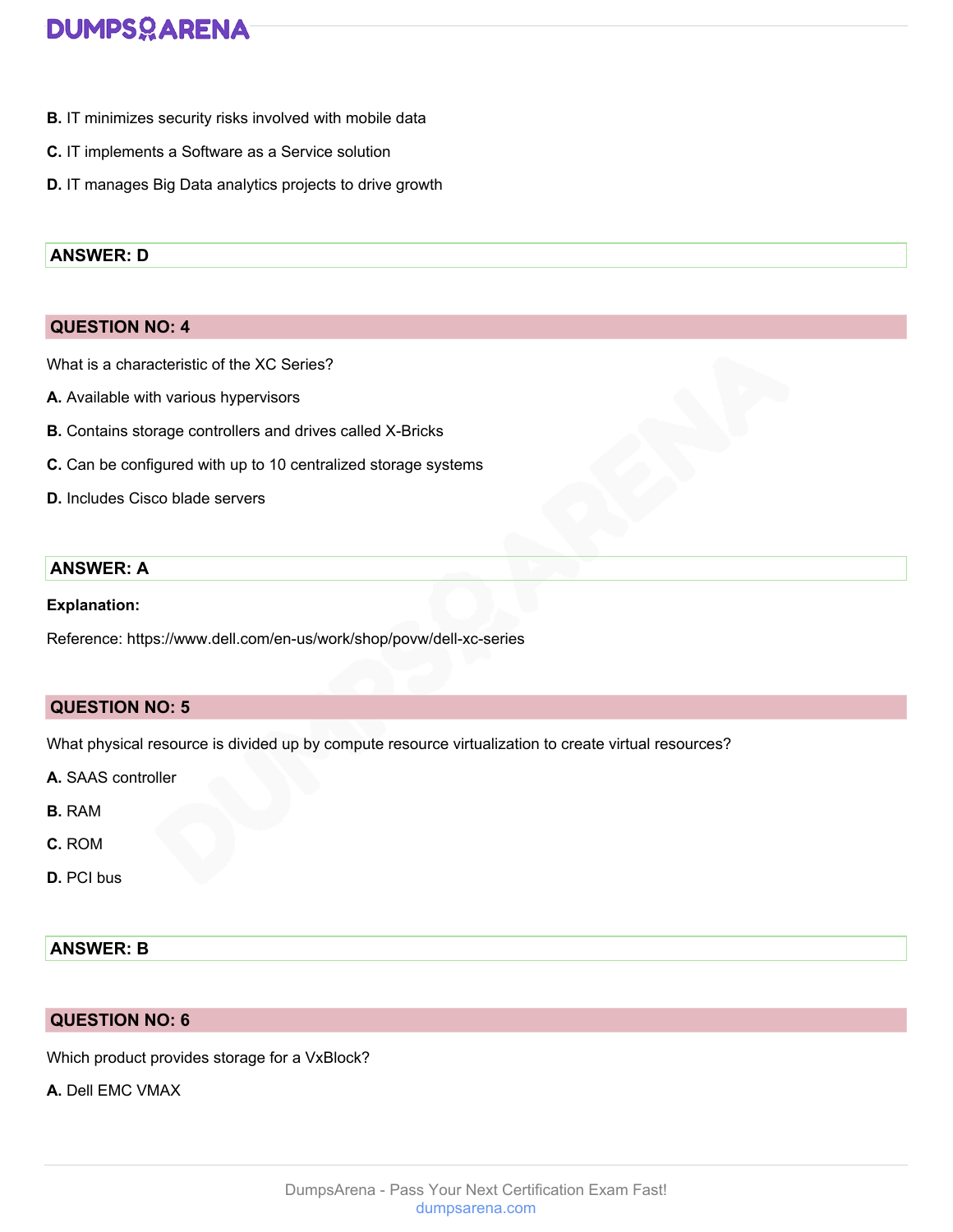

- **B.** Cisco UCS
- **C.** Cisco Nexus
- **D.** VMware vSphere

#### **ANSWER: A**

#### **Explanation:**

Reference: https://shop.dellemc.com/en-us/VxBlock-and-Vblock-Products/Dell-EMC-VxBlock-System-1000/p/Dell-EMC-VxBlock-System-1000

#### **QUESTION NO: 7**

Which VxRail appliance model is a 2U, 4 node design?

- **A.** E Series
- **B.** V Series
- **C.** S Series
- **D.** G Series

#### **ANSWER: D**

#### **Explanation:**

Reference: https://commoncriteriaportal.org/files/epfiles/st\_dell\_vxrail\_45\_v0.6.pdf

#### **QUESTION NO: 8 - (DRAG DROP)**

#### DRAG DROP

Match each VxBlock 1000 AMP VX element to its function.

#### **Select and Place:**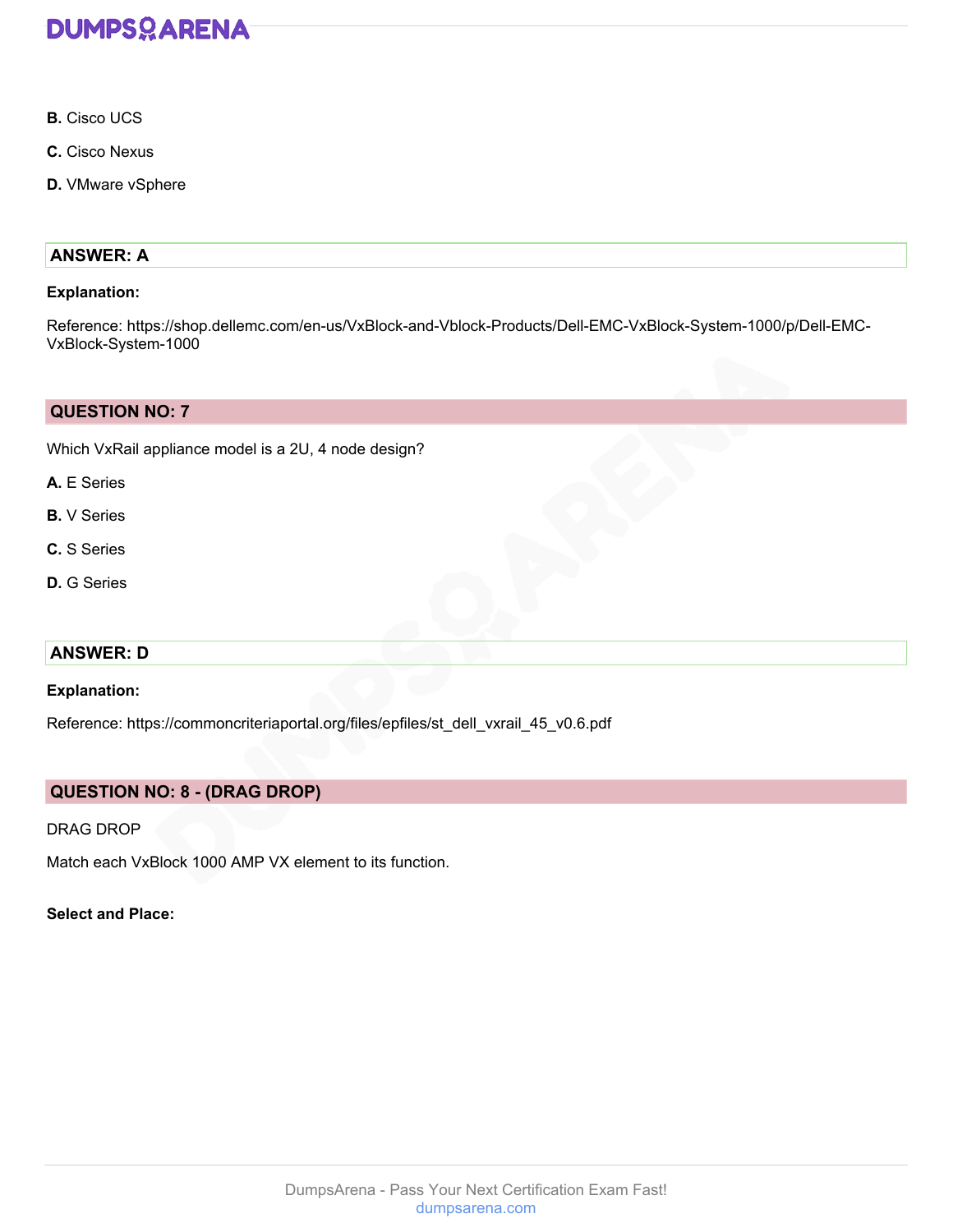### **DUMPSOARENA**



#### **QUESTION NO: 9**

An organization is building cloud-native applications to support their Digital Transformation initiatives. What is a reason for doing this?

- **A.** Improved development team experience from using a SaaS solution
- **B.** Improved customer experience from distributing applications across multiple clouds
- **C.** Improved application performance from running microservices on a hyper-converged infrastructure
- **D.** Improved customer experience from running applications on a continuous integration platform